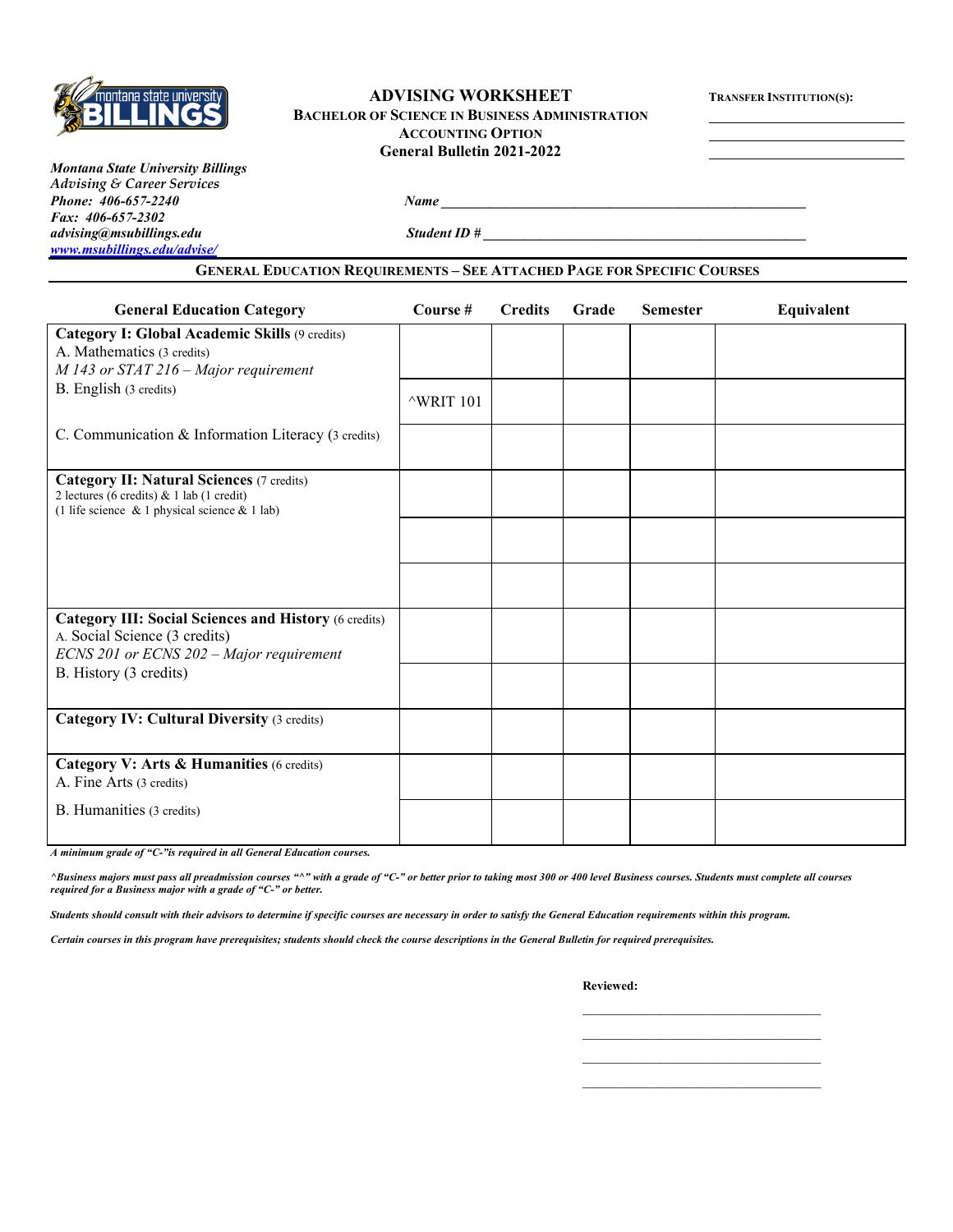# **GENERAL EDUCATION REQUIREMENTS**

|                            |     | <b>CATEGORY I: GLOBAL ACADEMIC SKILLS</b><br>9 credits                   |                                            |
|----------------------------|-----|--------------------------------------------------------------------------|--------------------------------------------|
|                            |     | Students are required to take one course from each subcategory           |                                            |
|                            |     | <b>Subcategory A - Mathematics</b><br>3 credits                          |                                            |
| М                          | 105 | Contemporary Mathematics                                                 | 3                                          |
| М                          | 114 | <b>Extended Technical Mathematics</b>                                    | 3                                          |
| М                          | 121 | College Algebra                                                          | $\begin{array}{c} 3 \\ 3 \\ 3 \end{array}$ |
| М                          | 122 | College Trigonometry                                                     |                                            |
| М                          | 130 | Mathematics for Elementary Teachers I                                    |                                            |
| М                          | 140 | College Math for Healthcare                                              |                                            |
| M                          | 143 | <b>Finite Mathematics</b>                                                | 4                                          |
| М                          | 161 | Survey of Calculus                                                       | 3                                          |
| M                          | 171 | Calculus I                                                               | $\overline{4}$                             |
| <b>STAT</b>                | 141 | Introduction to Statistical Concepts                                     | 3                                          |
| STAT                       | 216 | <b>Introduction to Statistics</b>                                        | 4                                          |
|                            |     |                                                                          |                                            |
|                            |     | 3 credits<br><b>Subcategory B - English</b>                              |                                            |
| WRIT                       | 101 | <b>College Writing I</b>                                                 | 3                                          |
| WRIT                       | 121 | Introduction to Technical Writing                                        | 3                                          |
| WRIT                       | 122 | Introduction to Business Writing                                         |                                            |
| WRIT                       | 201 | College Writing II                                                       |                                            |
| WRIT                       | 220 | Business & Professional Writing                                          | $\begin{array}{c} 3 \\ 3 \\ 3 \end{array}$ |
| WRIT                       | 221 | Intermediate Technical Writing                                           |                                            |
|                            |     | <b>Subcategory C- Communication &amp; Information Literacy 3 credits</b> |                                            |
| <b>BMIS</b> 150            |     | Cyber Security and Electronic Communication                              | 3                                          |
| COMX 111                   |     | Introduction to Public Speaking                                          | 3                                          |
| COMX115                    |     | Introduction to Interpersonal Communication                              | $\overline{\mathbf{3}}$                    |
| <b>LSCI 125</b>            |     | Research in the Information Age                                          | 3                                          |
|                            |     |                                                                          |                                            |
|                            |     | CATEGORY II: NATURAL SCIENCES<br>6 cr. lecture $& 1$ cr. lab             |                                            |
|                            |     | Students are required to take one course from each subcategory and       |                                            |
|                            |     | at least one corresponding lab or Integrated Sciences                    |                                            |
|                            |     | <b>Subcategory A - Life Sciences</b><br>3-4 credits                      |                                            |
| <b>BIOB</b>                | 101 | Discover Biology                                                         | 3                                          |
| <b>BIOB</b>                | 102 | Discover Biology Lab                                                     | 1                                          |
| <b>BIOB</b>                | 121 | Fundamentals of Biology for Allied Health                                | 3                                          |
| <b>BIOB</b>                | 122 | Fund of Biology: Evolution, Ecology, and                                 |                                            |
|                            |     | Biodiversity                                                             | 3                                          |
| <b>BIOB</b>                | 123 | Fund of Biology: The Nature of Nutrition                                 |                                            |
| <b>BIOB</b>                | 160 |                                                                          | $\frac{3}{3}$                              |
| <b>BIOB</b>                | 161 | Principles of Living Systems<br>Principles of Living Systems Lab         | 1                                          |
|                            |     |                                                                          |                                            |
|                            |     | <b>Subcategory B - Physical Sciences</b><br>3-4 credits                  |                                            |
| ASTR                       | 110 | Introduction to Astronomy                                                | 3                                          |
| ASTR                       | 111 | Introduction to Astronomy Lab                                            | 1                                          |
| CHMY                       | 121 | Introduction to General Chemistry                                        | 3                                          |
| CHMY                       | 122 | Introduction to General Chemistry Lab                                    | 1                                          |
| CHMY                       | 141 | College Chemistry I                                                      | 3                                          |
| CHMY                       | 142 | College Chemistry Laboratory I                                           | $\mathbf{1}$                               |
| GEO                        | 101 | Introduction to Physical Geology                                         | 3                                          |
| GEO                        | 102 | Introduction to Physical Geology Laboratory                              | $\mathbf{1}$                               |
| GPHY                       | 262 | Spatial Sciences Technology & Applications                               | 3                                          |
| GPHY                       | 263 | Spatial Sciences & Technology Lab                                        | 1                                          |
| PHSX                       | 103 | Our Physical World                                                       | 3                                          |
|                            |     |                                                                          |                                            |
| PHSX                       | 104 | Our Physical World Lab                                                   | 1                                          |
| PHSX                       | 205 | College Physics I                                                        | 3                                          |
| PHSX                       | 206 | College Physics I Lab                                                    | 1                                          |
|                            |     |                                                                          |                                            |
| <b>Integrated Sciences</b> |     |                                                                          |                                            |
|                            |     | SCIN 101, 102, 103, 104 Integrated Sciences<br>3, 1, 3, 1                |                                            |
|                            |     |                                                                          |                                            |
|                            |     |                                                                          |                                            |

|                                |            | CATEGORY III: SOCIAL SCIENCES AND HISTORY<br><b>6 CREDITS</b>  |                                            |
|--------------------------------|------------|----------------------------------------------------------------|--------------------------------------------|
|                                |            | Students are required to take one course from each subcategory |                                            |
|                                |            | <b>Subcategory A - Social Sciences</b><br>3 credits            |                                            |
| <b>ANTY</b>                    | 217        | Physical Anthropology & Archeology                             | 3                                          |
| BGEN                           | 105        | <b>Introduction to Business</b>                                | 3                                          |
| COMX                           | 106        | Communicating in a Dynamic Workplace                           | 3                                          |
| <b>ECNS</b>                    | 201        | <b>Principles of Microeconomics</b>                            | 3                                          |
| <b>ECNS</b>                    | 202        | <b>Principles of Macroeconomics</b>                            | 3                                          |
| EDU                            | 105        | <b>Education and Democracy</b>                                 | 3                                          |
| HTH                            | 110        | Personal Health and Wellness                                   | 3                                          |
| PSCI                           | 210        | Introduction to American Government                            | $\overline{\mathbf{3}}$                    |
| <b>PSCI</b>                    | 220        | Introduction to Comparative Government                         | 3                                          |
| <b>PSYX</b>                    | 100        | Introduction to Psychology                                     | $\overline{\mathbf{3}}$                    |
| SOCI                           | 101        | Introduction to Sociology                                      | 3                                          |
| <b>SOCI</b>                    | 201        | Social Problems                                                | 3                                          |
|                                |            |                                                                |                                            |
| <b>Subcategory B - History</b> |            | 3 credits                                                      |                                            |
| <b>HSTA</b>                    | 101        | American History I                                             | 3                                          |
| HSTA                           | 102        | American History II                                            | 3                                          |
| HSTR                           | 101        | Western Civilization I                                         | 3                                          |
| <b>HSTR</b>                    | 102        | Western Civilization II                                        | 3                                          |
| PSCI                           | 230        | Introduction to International Relations                        | 3                                          |
|                                |            | 3 credits<br><b>CATEGORY IV: CULTURAL DIVERSITY</b>            |                                            |
| <b>ANTY</b>                    | 220        | Culture and Society                                            | 3                                          |
| ARTH                           | 160        | Global Visual Culture                                          | 3                                          |
| COMX                           | 212        | Intro to Intercultural Communication                           | $\overline{\mathbf{3}}$                    |
| GPHY                           | 121        | Human Geography                                                | 3                                          |
| HTH                            | 270        | Global Health Issues                                           | $\overline{\mathbf{3}}$                    |
| LIT                            | 230        | World Literature Survey                                        | $\overline{\mathbf{3}}$                    |
| MUSI                           | 207        | World Music                                                    | $\overline{3}$                             |
| <b>NASX</b>                    | 105        | Introduction to Native American Studies                        | $\overline{\mathbf{3}}$                    |
| <b>NASX</b>                    | 205        | Native Americans in Contemporary Society                       | $\overline{3}$                             |
| PHL                            | 271        | Indian Philosophies and Religions                              | $\overline{3}$                             |
|                                |            |                                                                |                                            |
|                                |            |                                                                |                                            |
| PHL.                           | 272        | Chinese Philosophies and Religions                             | 3                                          |
| <b>REHA</b>                    | 201        | Introduction to Diversity in Counseling                        |                                            |
| RLST                           | 170        | The Religious Quest                                            | $\frac{3}{3}$                              |
| SPNS<br>WGSS                   | 150<br>274 | The Hispanic Tradition<br>Women, Culture, and Society          | 3<br>$\overline{3}$                        |
|                                |            |                                                                |                                            |
|                                |            | <b>CATEGORY V: ARTS &amp; HUMANITIES</b><br><b>6</b> credits   |                                            |
|                                |            | Students are required to take one course from each subcategory |                                            |
|                                |            | <b>Subcategory A - Fine Arts</b><br>3 credits                  |                                            |
| <b>ARTZ</b>                    | 101        | <b>Art Fundamentals</b>                                        | 3                                          |
| ARTZ                           | 105        | Visual Language-Drawing                                        | 3                                          |
| <b>ARTZ</b>                    | 106        | Visual Language-2-D Foundations                                | 3                                          |
| ARTZ                           | 108        | Visual Language-3-D Foundations                                | 3                                          |
| ARTZ                           | 131        | Ceramics for Non-majors                                        |                                            |
| CRWR                           | 240        | Intro Creative Writing Workshop                                |                                            |
| FILM                           | 160        | Introduction to World Cinema                                   |                                            |
| LIT                            | 270        | Film & Literature                                              | $\begin{array}{c} 3 \\ 3 \\ 3 \end{array}$ |
| MART                           | 260        | Computer Presentation and Animation                            | $\overline{\mathbf{3}}$                    |
| MUSI                           | 101        | <b>Enjoyment of Music</b>                                      | 3                                          |
| MUSI                           | 114        | Band: MSUB Symphonic                                           | 1                                          |
| MUSI                           | 131        | Jazz Ensemble I: MSUB                                          | 1                                          |
| MUSI                           | 147        | Choral Ensemble: University Chorus                             | 1                                          |
| PHOT                           | 154        | Exploring Digital Photography                                  | 3                                          |
| THTR<br>THTR                   | 101<br>120 | Introduction to Theatre                                        | 3<br>3                                     |
|                                |            | Introduction to Acting I                                       |                                            |
|                                |            | 3 credits<br><b>Subcategory B - Humanities</b>                 |                                            |
| ARTH                           | 150        | Introduction to Art History                                    | 3                                          |
| HONR                           | 111        | Perspectives and Understanding                                 | 3                                          |
| LIT                            | 110        | Introduction to Literature                                     |                                            |
| LIT                            | 213        | Montana Literature                                             |                                            |
| PHL                            | 110        | Introduction to Ethics                                         | $\begin{array}{c} 3 \\ 3 \\ 3 \end{array}$ |
| PHL<br>PHL                     | 111<br>254 | Philosophies of Life<br>People and Politics                    | $\overline{\mathbf{3}}$<br>3               |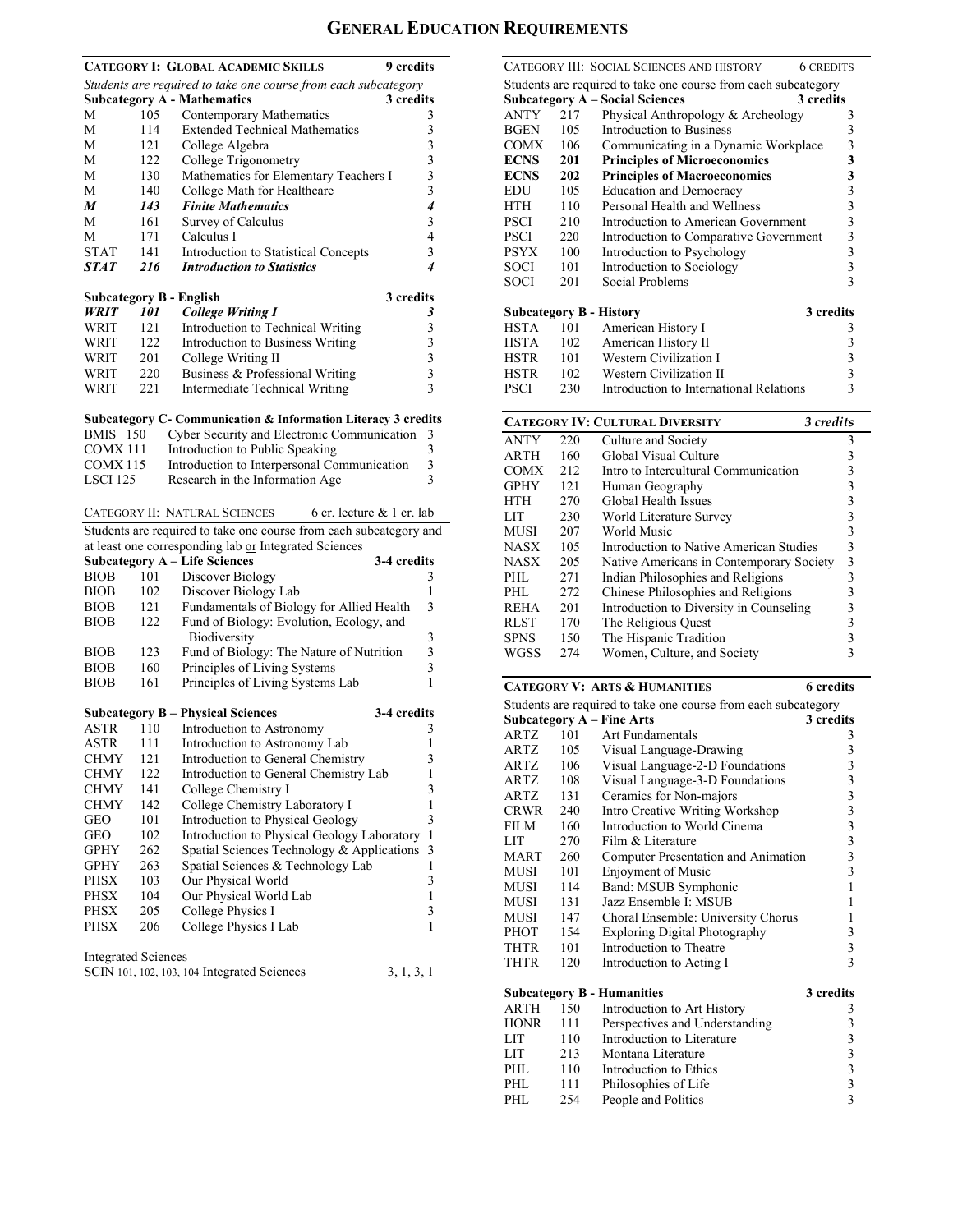|                               |     | Course                                 | <b>Credits</b> | Grade | <b>Semester</b> | Equivalent |
|-------------------------------|-----|----------------------------------------|----------------|-------|-----------------|------------|
| <b>Required Business Core</b> |     |                                        |                |       |                 |            |
| $^{\wedge}{\rm ACTG}$         | 201 | Principles of Financial Accounting     | 3              |       |                 |            |
| $^{\wedge}$ ACTG              | 202 | Principles of Managerial Accounting    | 3              |       |                 |            |
| *^ECNS                        | 201 | Principles of Microeconomics           | 3              |       |                 |            |
| *^ECNS                        | 202 | Principles of Macroeconomics           | 3              |       |                 |            |
| $*^{\wedge}M$                 | 143 | <b>Finite Mathematics</b>              | 4              |       |                 |            |
| $*$ $STAT$                    | 216 | Introduction to Statistics             | 4              |       |                 |            |
| <b>WRIT</b>                   | 220 | Business & Professional Writing        | 3              |       |                 |            |
| <b>BFIN</b>                   | 322 | <b>Business Finance</b>                | 3              |       |                 |            |
| <b>BGEN</b>                   | 235 | <b>Business Law</b>                    | 3              |       |                 |            |
| <b>BGEN</b>                   | 240 | Introduction to Business Data Analysis | 3              |       |                 |            |
| <b>BGEN</b>                   | 315 | <b>Applied Business Decisions</b>      | 3              |       |                 |            |
| <b>BGEN</b>                   | 499 | Capstone                               | 3              |       |                 |            |
| <b>BMGT</b>                   | 322 | <b>Operations Management</b>           | 3              |       |                 |            |
| <b>BMGT</b>                   | 335 | Management and Organization            | 3              |       |                 |            |
| <b>BMIS</b>                   | 311 | Management and Information Systems     | 3              |       |                 |            |
| <b>BMKT</b>                   | 325 | Principles of Marketing                | 3              |       |                 |            |

*^Business majors must pass all preadmission courses with a grade of "C-" or better prior to taking most 300 and 400 level Business courses. Students must complete all courses required for a Business major with a grade of "C-" or better.*

|             |     | $\alpha$ . The counting $\alpha$ puon requirements |   |  |  |
|-------------|-----|----------------------------------------------------|---|--|--|
| **ACTG      | 301 | Intermediate Accounting I                          | 3 |  |  |
| **ACTG      | 302 | Intermediate Accounting II                         | 3 |  |  |
| **ACTG      | 303 | Intermediate Accounting III and Theory             | 3 |  |  |
| <b>ACTG</b> | 321 | Accounting Information Systems I                   | 3 |  |  |
| <b>ACTG</b> | 401 | Principles of Fed Tax - Individuals                | 3 |  |  |
| **ACTG      | 410 | Cost/Management Accounting I                       | 3 |  |  |
| <b>ACTG</b> | 411 | Auditing I                                         | 3 |  |  |
| **ACTG      | 415 | Government and Not-for-Profit Accounting I         | 3 |  |  |
| <b>ACTG</b> | 436 | <b>Advanced Accounting</b>                         | 3 |  |  |
| <b>BGEN</b> | 405 | Laws, Regulation, Research                         | 3 |  |  |

# **Accounting Option Requirements**

*\*\*ACTG 301, 302, 303, 410, and 415 are exempt from the preadmission requirements "\*" and may be taken in the second year of study provided students have completed the necessary accounting prerequisites (ACTG 201 and 202 or equivalent courses).* 

#### **Restricted Elective**

Select **one** course from the following:

| ACTG         | 402 | Advanced Income Tax |  |  |
|--------------|-----|---------------------|--|--|
| $\mathbf{Q}$ |     |                     |  |  |
| <b>ACTG</b>  | 412 | Auditing II         |  |  |